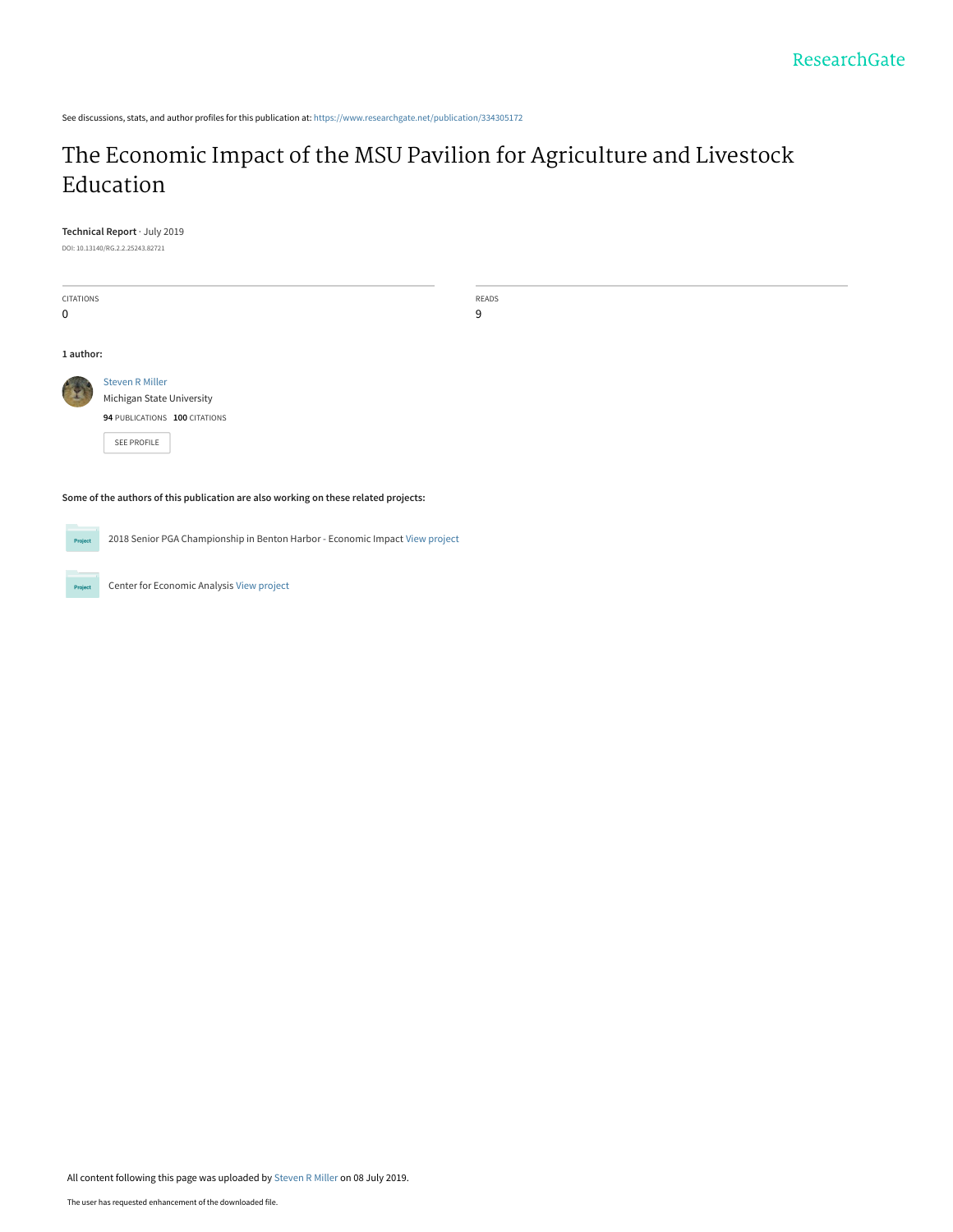

# **The Economic Impact of the**

# **MSU Pavilion for Agriculture and Livestock Education**

# **Michigan State University Product Center Food-Ag-Bio Center for Economic Analysis**

**Steven Miller, Ph.D.**

July 2019

# **Abstract and Introduction**

We estimate the economic impact of the MSU Pavilion for Agriculture and Livestock Education. The MSU Pavilion is a state of the art, multi-arena, indoor and outdoor exhibit and sports facilities on the MSU campus in East Lansing, MI. It's main arena seats 2,000 and has over 23,000 square feet of floor space. It also houses a 364 seating auditorium, a 77,000 square foot exhibit space, on-site campgrounds amongst other features. The last assessment of the economic impact of the MSU Pavilion was undertaken in 2008. This report, applying different approaches to estimation and assumptions updates those estimates and finds that the MSU Pavilion is a significant source of economic activity in the Lansing-East Lansing metropolitan area, contributing about 93 jobs to the regional economy and generating some \$5.7 million in net earnings. Over the 27 years of operations, we assert the Pavilion has contributed just under \$160 million in business and household earnings in this region. Using interviews with event hosts, we assert that the current facilities limit the size and number of events hosted at the Pavilion. The planned expansion of the MSU facilities would likely result in an immediate increase in visits by some 25 percent.

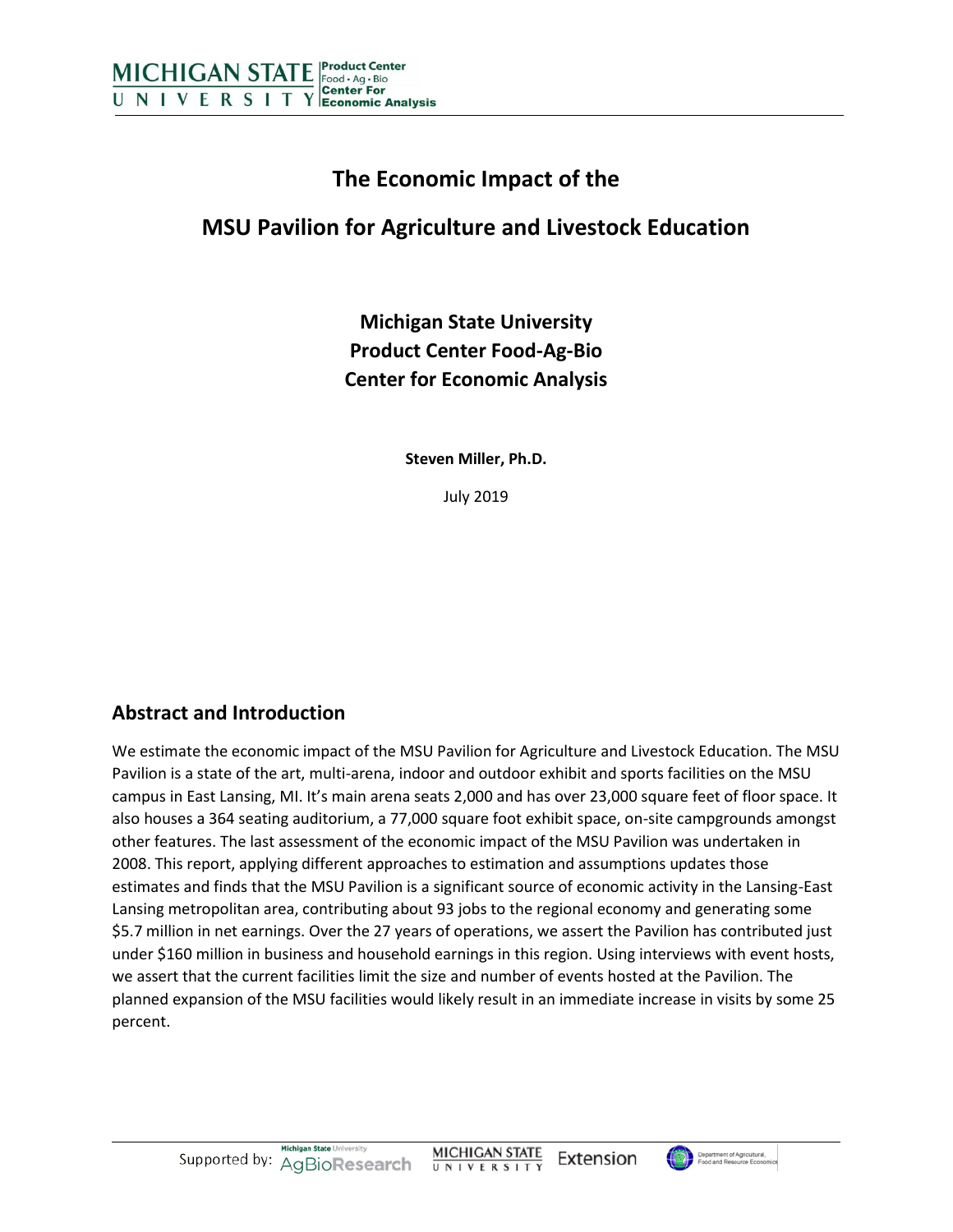#### **Introduction**

The MSU Pavilion for Agriculture and Livestock Education, or as commonly known as the MSU Pavilion, was built in 1996 as part of Michigan's investment in the Animal Agriculture Initiative to buoy Michigan's livestock industry. The initial 1993 initiative, made up of a collaboration between the state's animal agriculture industries and MSU, continues today under the name Michigan Alliance for Animal Agriculture to support industry needs and to advance the science and industry of Michigan's animal agriculture. One of those investments was the establishment of the MSU Pavilion.

The MSU Pavilion's impact extends well beyond the traditional impacts of public investment in higher education and research typical of land grant universitiesin that the Pavilion hosts events with broad public appeal. These hosted events include livestock shows and auctions, educational opportunities like the MSU Exploration Days, spectator sporting events like the Spartan Stampede Rodeo, trade shows like the Lansing Annual Home and Garden shows, and others. These events have broad appeal and attract visitors to the Lansing-East Lansing area with the potential to contribute to the economic growth of the region.

The contributions of the MSU Pavilion to the East Lansing community will be 23 years in the making this year. Throughout this 23-year history, there has been no major renovations or expansion of the Pavilion, aside from the installation of the South Barn, which added 140 stalls to the facility, the main Pavilion facilities largely remain unchanged since 1996. The South Barn was added in 1999 through funding provided by donations, including \$80,000 from the Michigan Horse Council and \$75,000 from the Michigan Quarter Horse Association, amongst other notable contributions.

The MSU Department of Animal Science has proposed a 40,000 square foot addition to the east side of the Pavilion to meet the needs of Michigan's agricultural community. The proposal is to encompass the outdoor arena space within a permanent cover and has an expected cost of \$3 million. Funding for this expansion will be sought through donations from industry and individuals.

The proposed expansion will facilitate increased number and size of shows and public events held at the Pavilion. This expansion is expected to increase the size and scope of currently hosted events and to attract new events to the MSU Pavilion (Rancour 2019). More specifically, hosts of larger events held at the MSU Pavilion have indicated that they can attract more participants at their events if the Pavilion had more covered space. This expansion will also allow the Pavilion to play host to more simultaneously-held events, where space is a limiting factor. It is not uncommon for more than one event to be hosted at a given time and broadening the footprint of the Pavilion will improve the logistics of and ability to host simultaneous events.

This report reviews the sources of economic impact the MSU Pavilion provides, develops an approach for measuring those impacts and provides baseline estimates of the ongoing economic impact of the MSU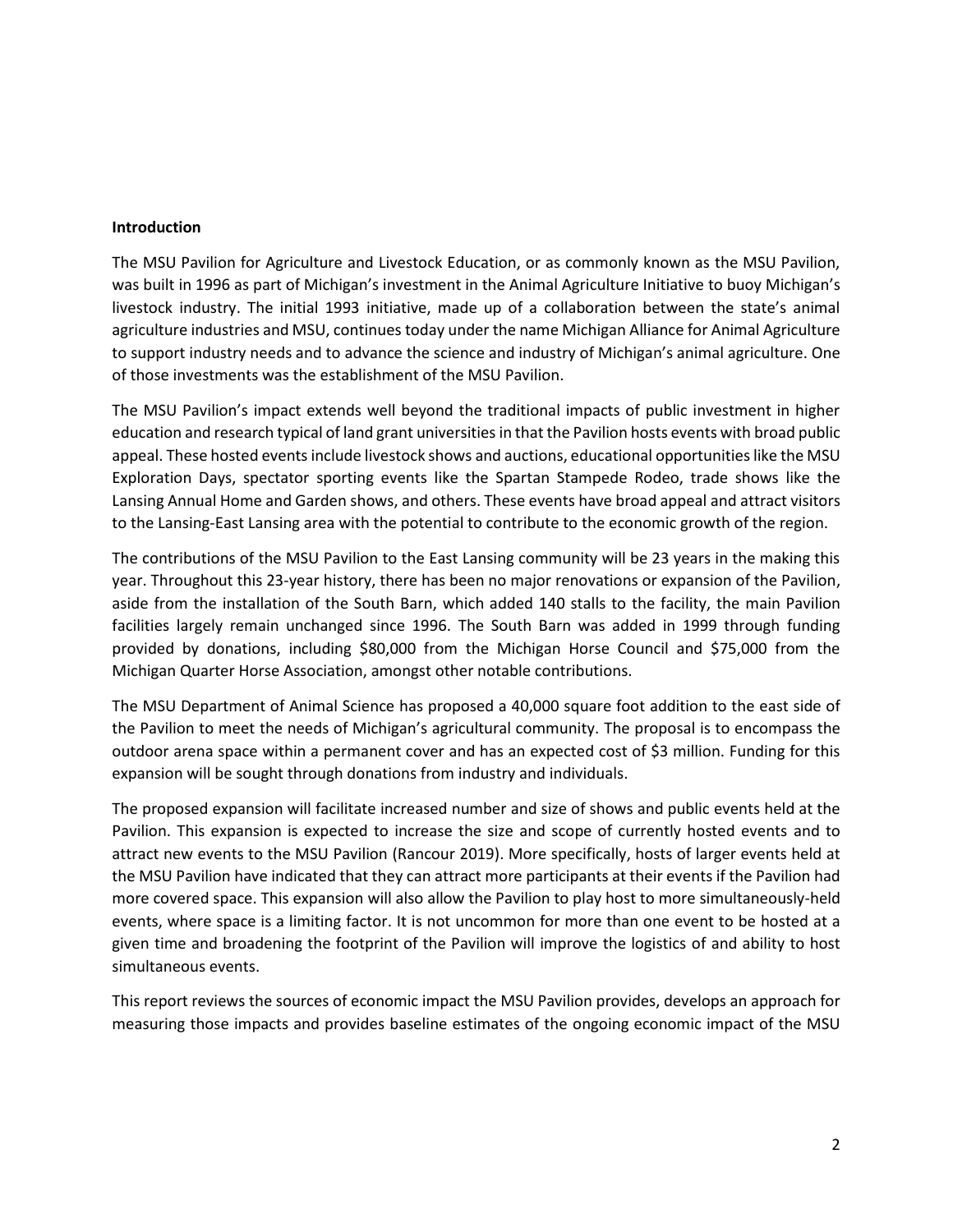Pavilion on the four-county region making up the Lansing-East Lansing metropolitan statistical area (MSA).<sup>1</sup> It concludes with an estimate of the post-expansion impacts based on interviews of event hosts.

## **Background**

The MSU Pavilion largely comprises a single structure encompassing a 2,000 person Arena with over 23,000 square foot of floor space, a 364-person auditorium and over 77,000 square foot of exhibit space. It also houses in-facility and an on-site barn for housing livestock. It houses four meeting rooms entailing some 13,000 square feet of meeting space. The grounds host an outdoor arena and just under 100 campsite connections. The site is conveniently located just off of Michigan 127 with ample lodging to facilitate non-camping overnight guests.

The MSU Pavilion hosts some 96 events a year, attracting over 920000 people to the facility, each year. These events cover a wide swath of event types and sizes but are generally events that benefit from the open space afforded by the MSU Pavilion. Notable events include the Spartan Stampede Rodeo, the Michigan Beef Expo, the Michigan Great Lakes International Draft Horse Show and numerous horse shows sponsored by the Michigan Quarter Horse Association and the Michigan Horse Council. In addition to these events, the MSU Pavilion is host to the annual Lansing Family RV Show and the Lansing Home and Garden Show. These and other events attract visitors from inside and outside the local region and generate measurable contributions to the regional economy.

## **Methods and findings**

 $\overline{\phantom{a}}$ 

Two sources of impacts are modeled. The first is that which arise from the operations and maintenance (O&M) of the MSU Pavilion. O&M impact estimates are justified in that these expenditures do not supplant other expenditures that would have taken place in the Lansing-East Lansing area in the absence of the MSU Pavilion. The assumption of no substitution may overstate the impacts to the extent that events hosted at the Pavilion would have been hosted at other Lansing-East Lansing area sites in the absence of the Pavilion. For some events, like the Home and Garden Show or the RV show, alternative venues may exist. Even for livestock-related events, there may be alternative facilities, like the Ingham County Fairgrounds that can provide substitute venues. However, as indicated with interviews of Pavilion event hosts, much of the draw of hosting events at the Pavilion is the facilities itself. We assert, by assumption, that these events likely would not take place in the absence of the pavilion and hence earnings required to support O&M would also not be generated. The second source of impact is from participants that travel to the area to participate in hosted events.

We identified 77 distinct events, defined across multiple categories scheduled for 2019 (Table 1). Other events may be added as the year progresses, but these events represent the cornerstone events with long lead times for planning. Events were categorized into one of six categories, where one event escapes categorizing. Most events fall into the category of horse-related events. Horse shows and auctions are somewhat legendary in the amount of expenditures they generate in the local economy (Rephann 2011). The Pavilion is also expected to host 15 livestock-related events in 2019. Livestock shows include livestock competitions and auctions and can generate significant participation. They exclude small animal shows that include dog and rabbit shows attracting both spectators and contestants. Spectator events include

<sup>&</sup>lt;sup>1</sup> Currently defined as Clinton County, Eaton County, Ingham County and Shiawassee County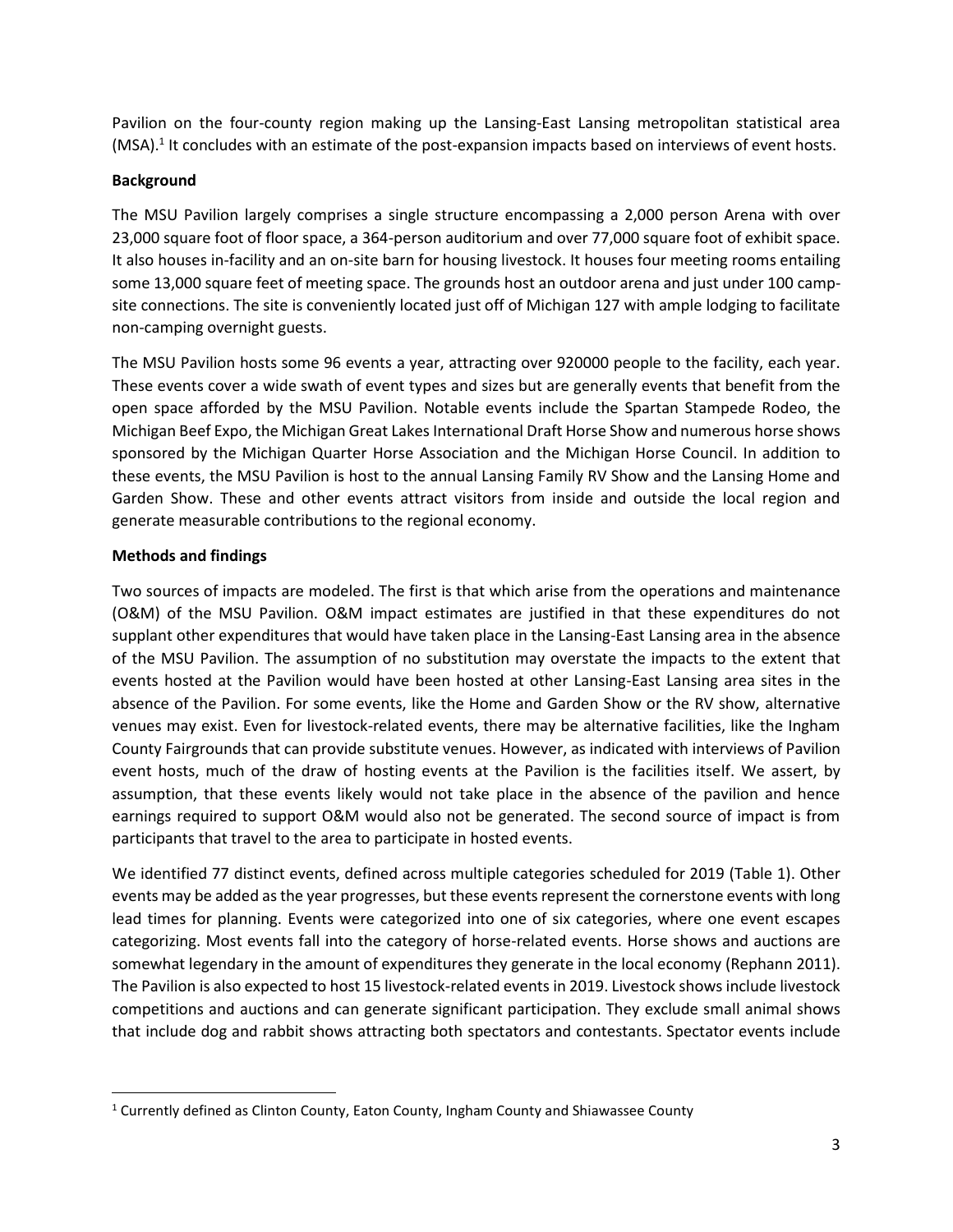contests and have a general audience draw, while trade shows and meets have a mixed draw of enthusiasts, as in the train show and the the RV and Home and Garden shows.

| <b>Event Type</b>    | Count | <b>Share</b> |
|----------------------|-------|--------------|
| Educational          | 3     | 3.9%         |
| Horse                | 40    | 51.9%        |
| Livestock            | 15    | 19.5%        |
| <b>Small Animals</b> | 9     | 11.7%        |
| Spectator            | 4     | 5.2%         |
| Trade show/Meet      | 5     | 6.5%         |
| ΝA                   | 1     | 1.3%         |
| <b>Total</b>         | 77    | 100.0%       |

#### **Table 1: 2019 Scheduled Events**

 $\overline{\phantom{a}}$ 

Most events scheduled to be hosted at the MSU Pavilion occupy the facilities for 3 or fewer days (Figure 1). The single largest category is those events that occupy three days. While not universal, most of these occur in a Friday to Sunday sequence. The next largest category is those that occupy the facilities for 4 days. This is followed by those limited to two days. At the extremes, two events occupy the Pavilion for 7 days – the Annual Home & Garden Show and the MGLI Draft Horse Show, while ten events occupy a single day. In some cases, there are setup and teardown days added before and after the event.

Because the Pavilion is enclosed, it hosts events all year-round. Figure 2 is a graphical representation of the itinerary of 77 scheduled events for 2019, where the left side is January 1 and the right side is December 31, 2019. The absence of a seasonal effect is indicated by the continuity of events throughout the year. Also evident in Figure 1 is that events often overlap or coincide with other events. Consider that the MSU Polo Match occurs during the MAP Horse Show between January 11 and 12.<sup>2</sup> The horizontal width of the bars in Figure 1 shows how long the event occupies the Pavilion.



**Figure 1: Number of Days of Pavilion Use per Event**

 $2$  The full table of scheduled events in this assessment is presented in the appendix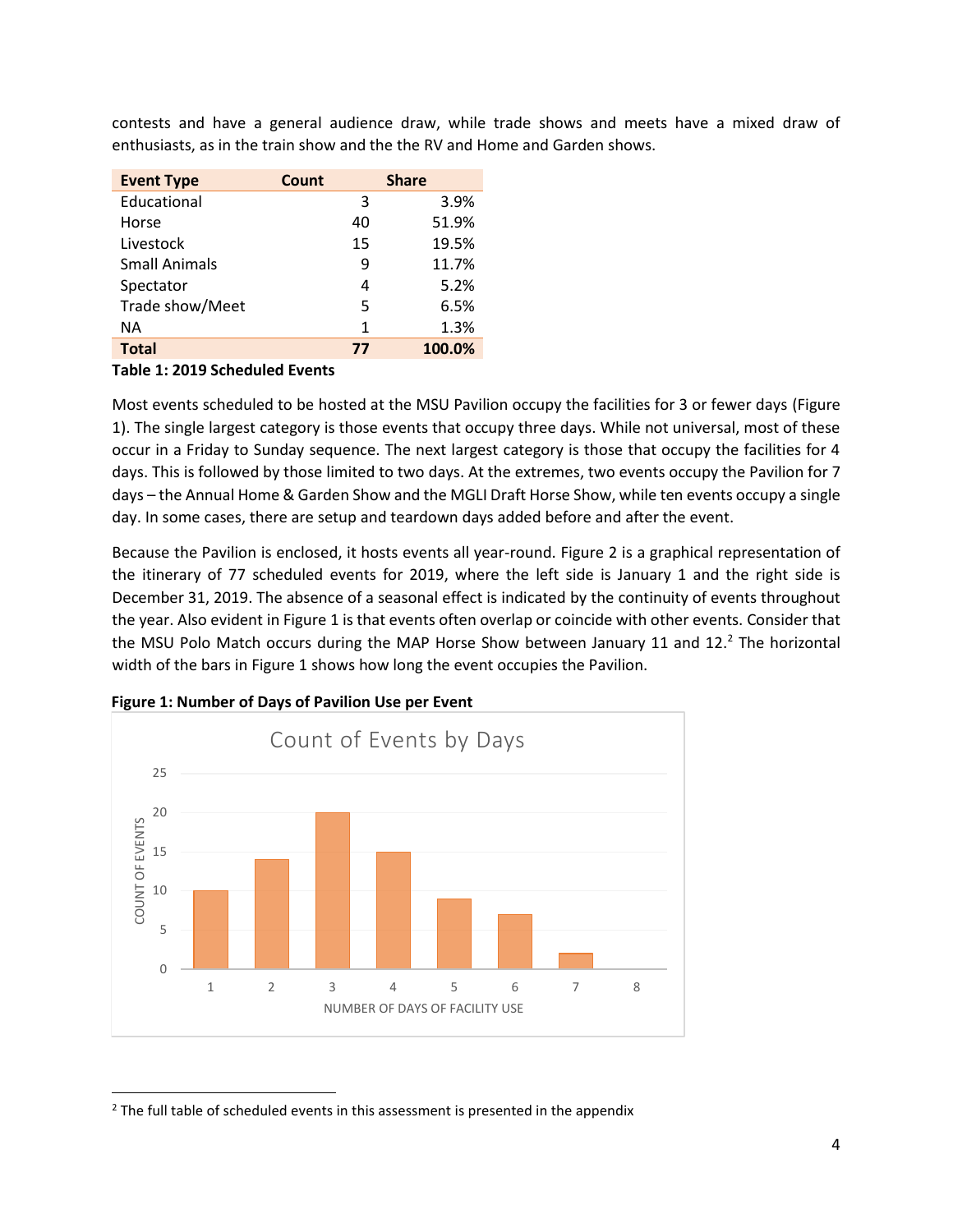Our economic impact assessment will use **Figure 2: 2019 Calendar of Pavilion Events** the number of days and stalls leased for assessing visitor impacts on the local economy. In this, events that occupy more days and more stalls, costs more money to host. Because they are more costly to host, the event must impart more participation to cover the higher hosting costs. Hence, the more days and stalls the event occupies the larger the visitation and the associated economic impact, holding all else constant.

Other factors go into the calculation, including the type of event being hosted. A livestock or horse show generally require expenditures for hauling and housing animals relative to spectator events. However, since most events entail some level of farm animal activity, most events will generate some level of expenditure for transporting and housing animals.

To use event days and event types for estimating the economic draw, we survey a random sample of event hosts to gather minimal baseline data. Interviews were conducted between May 2 and June 6 of 2019. These informal telephone interviews follow the discussion questions shown in Appendix B. This simple instrument is designed to be unobtrusive and short to encourage candid responses. At the core of the impact estimates is how many individuals traveled to the Lansing-East Lansing area to attend the hosted event. Hence, we ask about the attendance and perception of the geographic extent of event participants. We also inquire whether the event host resides in the local economy and what expenditures the hosts made in the local economy during the event.

Once completing the telephone surveys, a model of visitor counts by event type and number of days is created do extrapolate

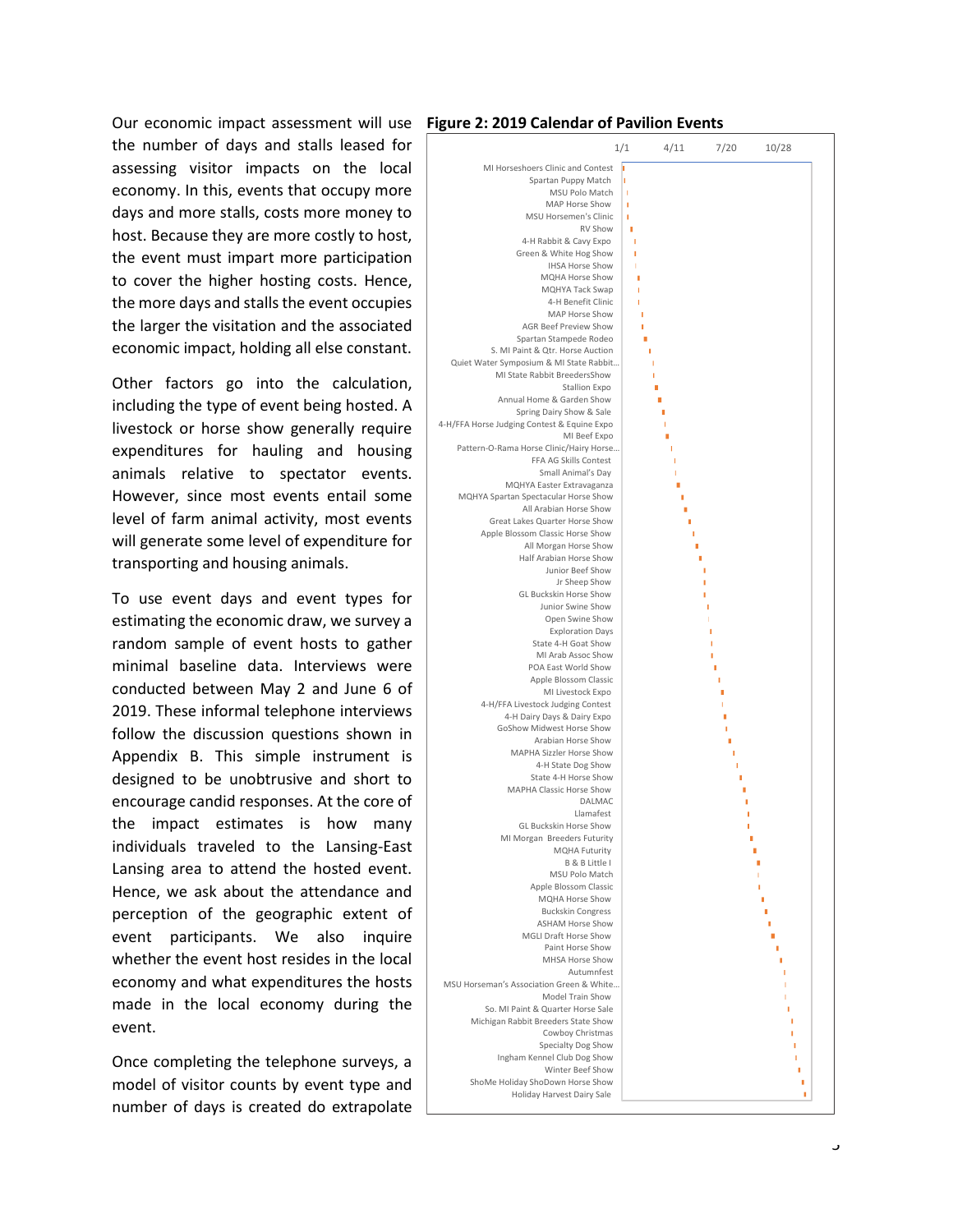across other events for which an interview was not conducted. The surveyed counts of attendance and visitors, along with that from extrapolation are then aggregated to estimate total number of visitors draws to the MSU Pavilion for these 77 events.

Understanding the economic impacts of expenditures requires understanding and categorizing expenditures visitors make while attending the MSU Pavilion events. We are careful to only designate expenditures by visitors and not include those of local residents attending events, because the local expenditures made by local residents are likely to simply supplant other expenditures in the local economy in the absence of the hosted event. Site studies with visitor expenditure are used to generate expenditure profiles by event type per visitor day used in this assessment (Flanders, Wolfe et al. 2006, Barta, Anderson et al. 2010, Penn State Center for Economic & Community Development 2014, Rephann 2014, Consulting 2017). That is, each visitor party is assigned an expenditure profile depending on the type of event and whether an overnight stay is anticipated for that visitor party. Estimates of the infusion of economic activity from all visitor parties is estimated as the aggregate of the estimated expenditures of all visitor parties over the calendar year.

Basing the economic impact of hosted events on visitor expenditures risks underestimating the economic contribution of such events. Efforts will be made to assign hosting expenditures in the local economy, as discussed above, but estimating other economic benefits would require a detailed analysis that is largely outside the scope of this work. Such sources of economic impacts may include the amount of expenditures from local residents captured in the region because the resident does not need to travel outside the local region to participate in the attended event. Livestock producers in Eaton County, for example, are able to stay local when attending livestock auctions at the MSU Pavilion, thereby increasing their budgets for other expenditures. Hence, the expenditures they would have made in another region, should that auction take place outside the region, would be considered captured by the MSU Pavilion. Ascertaining a basis for estimating local expenditures captured would require extensive on-site surveying and therefore, are not approximated in these estimates. In addition, "stemming from effects" which arise because of the Pavilion but not of the Pavilion, will not be considered. Stemming from effects may include the development of industry connections in the local economy or business formation drawn to the local economy because of or through exposure with the Pavilion. A hypothetical example may clarify. Consider a Michigan livestock producer association that exists in Michigan. Since they host their annual show at the Pavilion, they may be drawn to the Lansing-East Lansing area to establish a branch office or to headquarter their operations. In addition, the presence of their annual show may spark interest in local producers take up this commodity production. Similar potential impacts may arise through other types of events, but largely remain outside the scope of this study.

Economic impacts of new expenditures are modeled using an IMPLAN Pro. 3.1 model specified for the three-county Lansing-East Lansing metropolitan area.<sup>3</sup> IMPLAN is a commonly applied economic impact simulation model for estimating the economic impacts of changes in expenditures and reports how direct changes in expenditures drive secondary transactions as dollars recirculate throughout the economy. That is, as one party makes an expenditure, the receiving business gains revenues. Part of those revenues will be spent in the local economy as wages, for business services (like printing, accounting, etc.), utilities, rent and possibly for inventory for future sales. The size of the multipliers is an expression of the extent to

 $\overline{\phantom{a}}$ 

<sup>&</sup>lt;sup>3</sup> Includes Clinton, Eaton and Ingham Counties.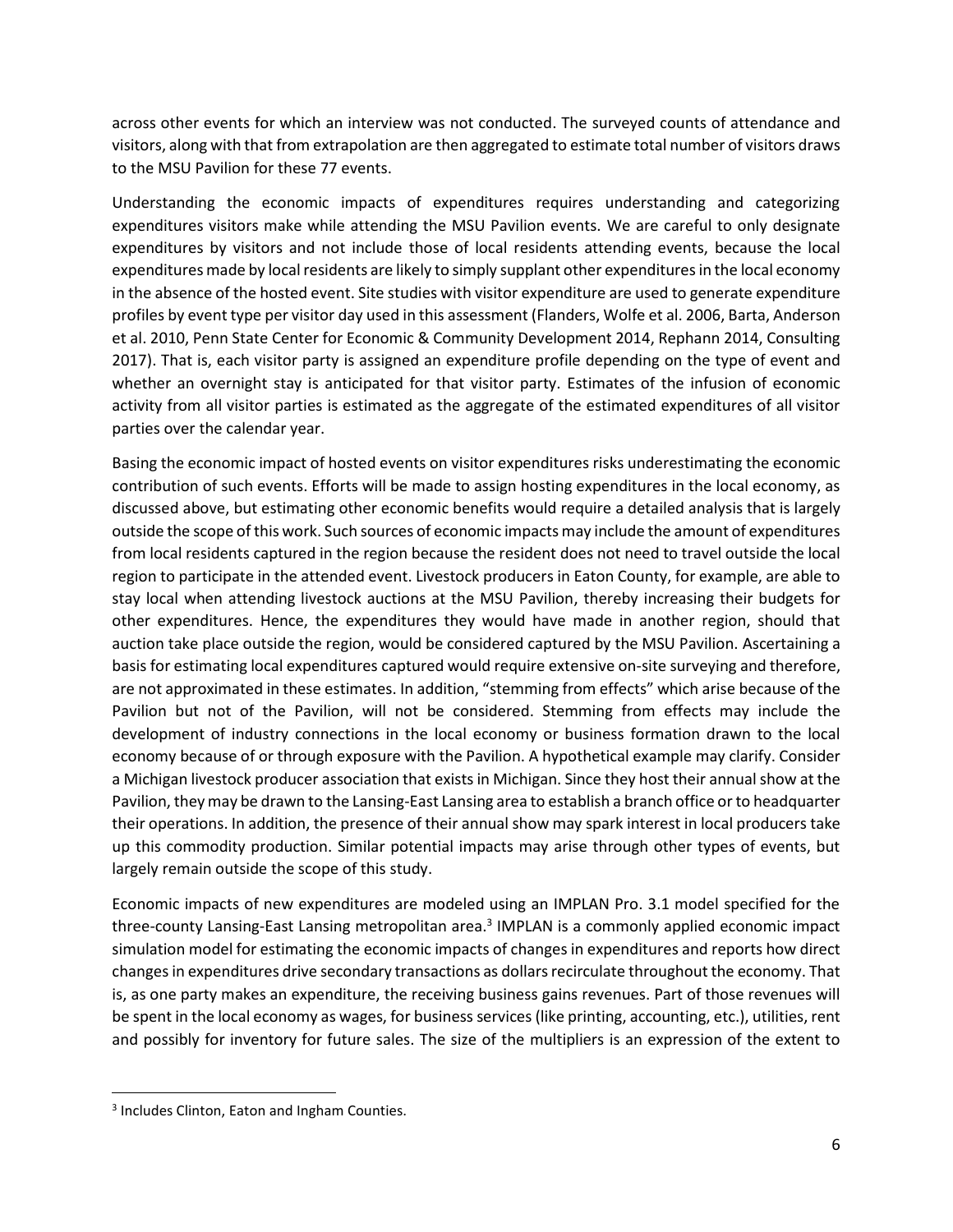which dollars re-circulate within the local economy and vary by industry, but specific to the modeling region.

The IMPLAN model provides multiple measures of economic impact, including sales, employment, labor income and contributions to gross regional product (GRP: a measure of total regional income). GRP includes labor income, proprietors' income (profits) and indirect business taxes earned. All impacts are derived from estimates of sales, including all secondary transactions that arise through dollars circulating throughout the economy. Non-sales impacts are estimated using fixed ratios of averages to the value of sales. For example, if the industry average employment to sales ratio is 1 job for every \$1 million in sales, then increase in sales of \$10 million will provide an employment impact of 10 jobs. These fixed ratios are industry-specific and specific to the modeling region.

## **Findings**

 $\overline{a}$ 

we assert that revenues generated at the MSU Pavilion contributes to the overall economic impacts of these facilities. The annual operating budget of the Pavilion is about \$789,000. Of that over half of that expense is tied to payroll, about \$76,000 is for the purchase of new equipment and maintenance and repair of the facilities. The remainder is operations and includes the purchase of agricultural inputs, including bedding, that is sold to event hosts and participants, utilities and other expenditures required in the course of operating these facilities.

It is difficult to verify the estimates of the number of visitors attending Pavilion-hosted events. We compare our estimates against those of similar facilities (Flanders, Wolfe et al. 2006, Barta, Anderson et al. 2010, Penn State Center for Economic & Community Development 2014, Rephann 2014, Consulting 2017), but because the mix and expanse of events hosted at such events differ across multiple studies, we can only assert whether our visitation counts are reasonable. The share of visitors visiting from outside the region was assessed by event type using interviews and ranged significantly depending on the event. Averages were used by event type and checked against the expansive survey of visitors at the Farm Show Complex & Expo Center survey for validation. Because only expenditures from visitors arriving from outside the Lansing area are asserted to generate an economic impact, we attribute visitor expenditure impacts only to those not residing in the Lansing-East Lansing area.

In total, we estimate that the Pavilion creates 68,000 visitor days in the Lansing-East Lansing area and just under 34,000 visitor overnight stays. We assert that most stays are accommodated with hotel stays, but that a sizable share also use the on-site campgrounds or other accommodations. We assert that average lodging costs per visitor night is \$79 per party (average party size is assumed 2.5 persons), while meals and other expenditures total \$25 per person-day.<sup>4</sup> Total estimated expenditures from out of town visitors is estimated to be \$4,378,795 per year. This excludes expenditures by local residents.

Adding these expenditures to the IMPLAN Pro. 3.1 economic impact simulation model for the threecounty area, breaking out visitor expenditures into lodging based on visitor night estimates and distributing meals and other expenditures based using survey data from a similar facility (Penn State Center for Economic & Community Development 2014) provides our final estimates of the overall

<sup>4</sup> Non-meal expenditures making up the per-person expenditures that are spent on retail purchases apply margins to net out the cost of goods sold. That is, if a visitor purchases a t-shirt, the cost of acquiring that t-shirt for sale is subtracted, as the t-shirt was likely not produced in the local economy.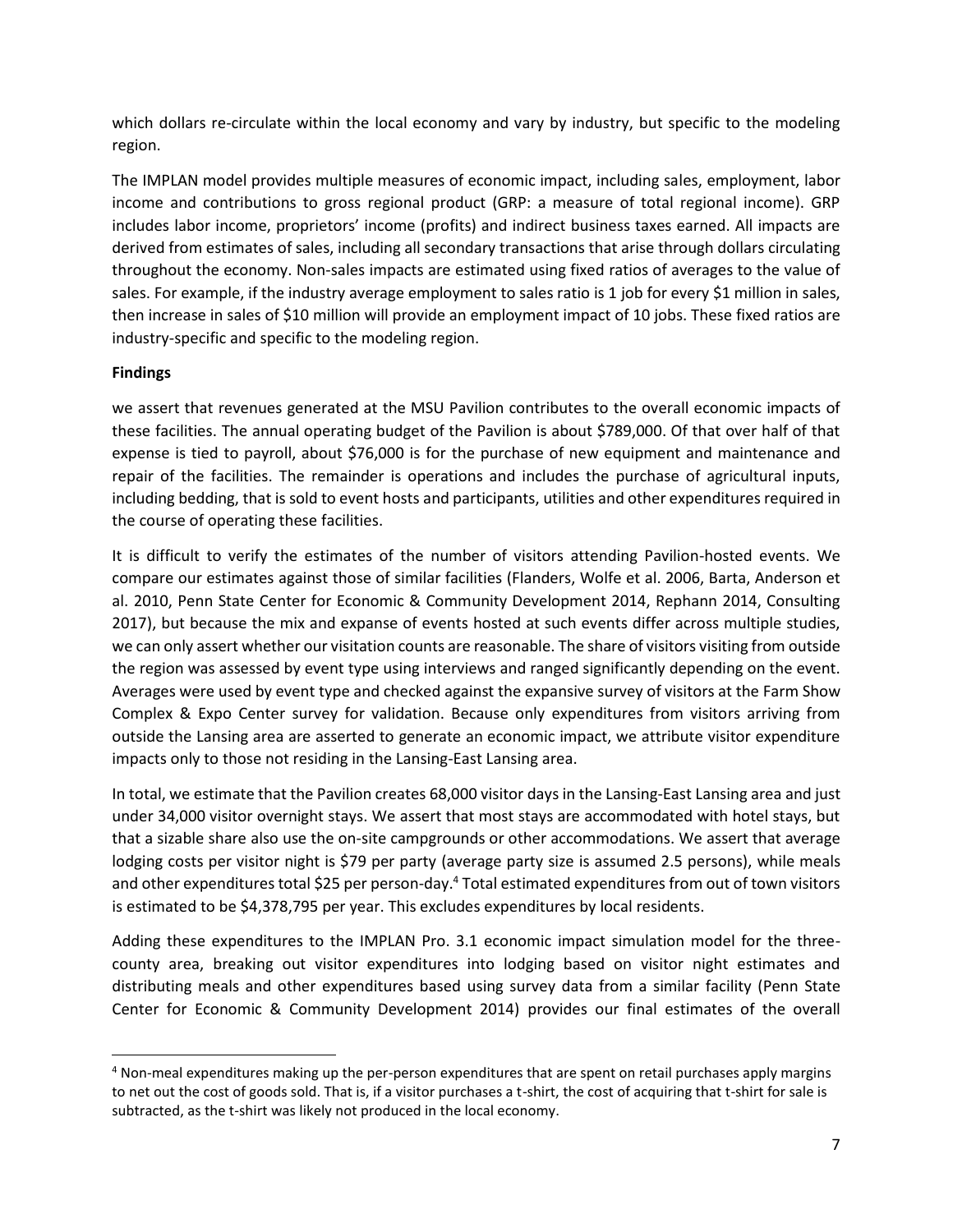economic impacts of the MSU Pavilion. The findings show that once accounting for all secondary transactions, the MSU Pavilion generates about \$5.7 million in earnings for Lansing-East Lansing businesses. This includes earnings paid to labor, proprietors, and profits to firms. Of this, about \$3.4 million is payments to labor, covering some 93 area jobs.

A similar study, employing a different approach to estimating economic impacts of the MSU Pavilion, was performed in 2008 by the MSU Center for Economic Analysis, concluding that the Pavilion contributed just over \$5 million in earnings for the Lansing-East Lansing businesses. Conjecturing a linear trend between the 2008 and today, an exponential growth from zero in 1993 (year of establishment), we estimate that the MSU Pavilion has contributed about \$128 million in nominal regional earnings over the current life of the Pavilion. Measured in today's dollars, that estimate is \$160.7 million in regional earnings over the 27 years of operations.

During interviews with event hosts, we asked respondents if expansion of the number of stalls and the show space at the MSU Pavilion would encourage them to 1) expand their existing show and 2) consider adding another event to at the Pavilion. The responses largely suggest that many of the hosts of larger events feel the Pavilion's current limitation constrains the size of their events, and that expanding the Pavilion size would allow them to increase the draw of their events. Others lamented that they compete with other shows hosted in congruence with their show, where species may not be compatible. By adding additional space between shows, they project the expansion will improve their show attendance. Of the smaller shows, an expansion may not impact the shows currently hosted, but multiple respondents suggested that expansion of the facilities may free up capacity to add additional shows. To be sure, many of the Pavilion event hosts indicated hosting more than one event a year at the Pavilion and on many weekends, more than one show takes place. For both small and large event hosts, there was expressed interest in adding additional shows should new slots at the MSU Pavilion be available. Based on these discussions, we conjecture that the Pavilion's total impact may increase by about 25 percent, should the planned expansion be implemented. That is, should the Pavilion undertake the planned expansion, the annual contribution to the Lansing-East Lansing economy would be to support some 116 jobs with annual salaries of \$4.2 million and contributing \$7.2 million to regional earnings.

## **Conclusions**

Economic impact estimates provided here reflect the influx of revenue from outside of the region because of the MSU Pavilion for Agriculture and Livestock Education. Visitors from outside the region bring in outside revenues that are spent in the local economy, while local businesses re-spend these earnings to generate a larger regional economic impact. This report details the expected economic impacts of earnings generated by the MSU Pavilion.

The approach of delineating direct impacts by where visitors travel from has the potential to underestimate the true impacts of Pavilion events. Expenditures by local patrons are netted out to maintain consistency in tracing visitor spending. However, Pavilion events may attract local attendees who may otherwise travel outside of the region in the absence of the Pavilion. Hence, the Pavilion also has the potential to capture local dollars that would have been spent outside the state. This report does not attempt to incorporate such local expenditures captured by Pavilion events, nor conjecture how the Pavilion has changed the mix and expanse of Lansing-East Lansing commercial activities. The impact estimates relate to some 77 events hosted at the MSU Pavilion, showing that the Pavilion supports some 93 regional jobs and \$5.7 million to regional earnings. Over the 27-year span of operations, this amounts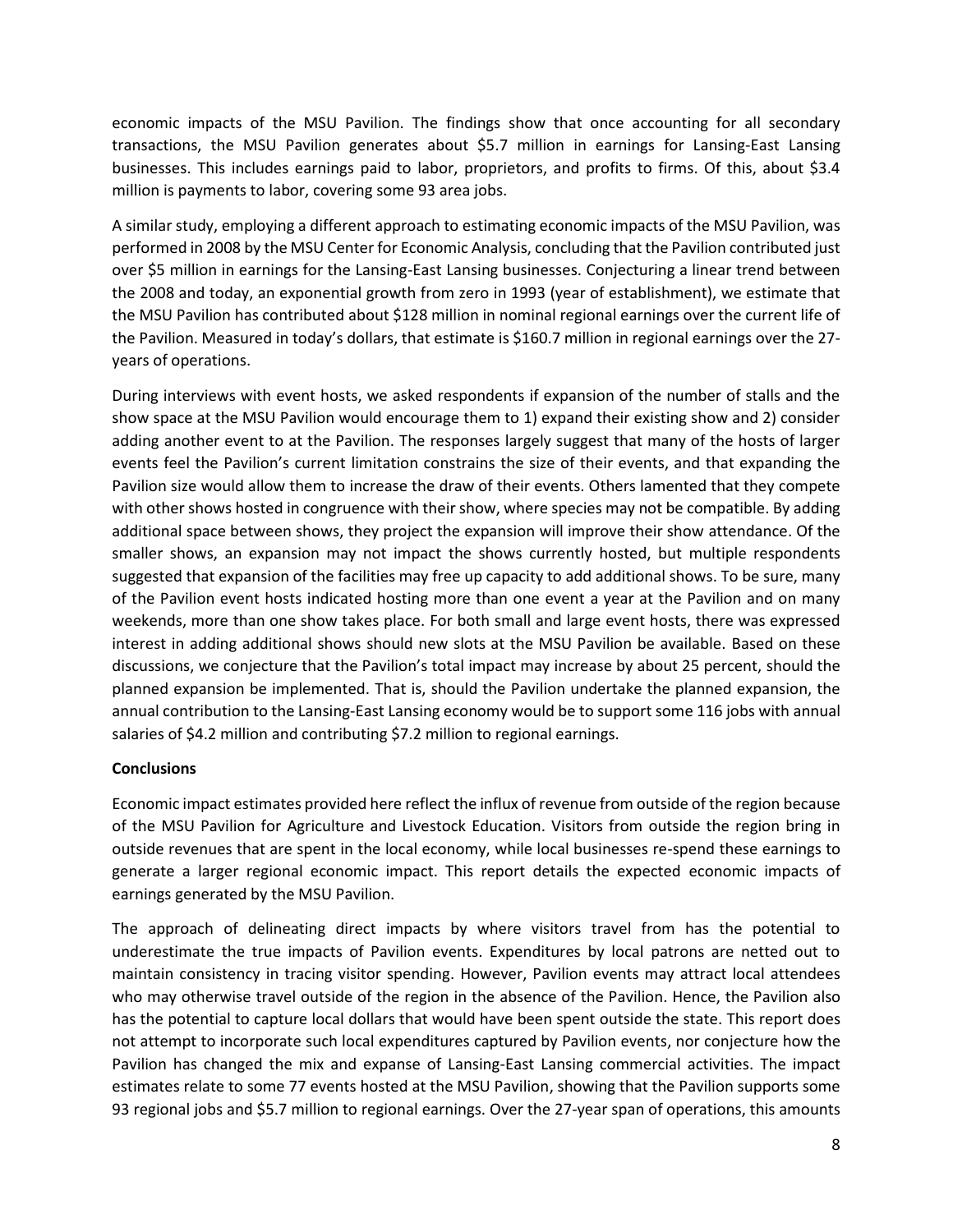to just under \$161 million to business and household earnings in the Lansing-East Lansing metropolitan area. The Pavilion seeks to expand the facilities by adding stalls and a covered arena. As the Pavilion hosts events year-round, adding this covered space has potential to increase it's draw in the wintertime, where the current outdoor arena is exposed to the elements. This addition would also provide needed space for larger events that are currently constrained by the current facilities, as indicated with interviews of event hosts. We conjecture that the proposed expansion will result in about a 25 percent increase in visitation and use of the MSU Pavilion, such that the post-expansion impact would support some 116 regional jobs with about \$7.2 million in regional earnings.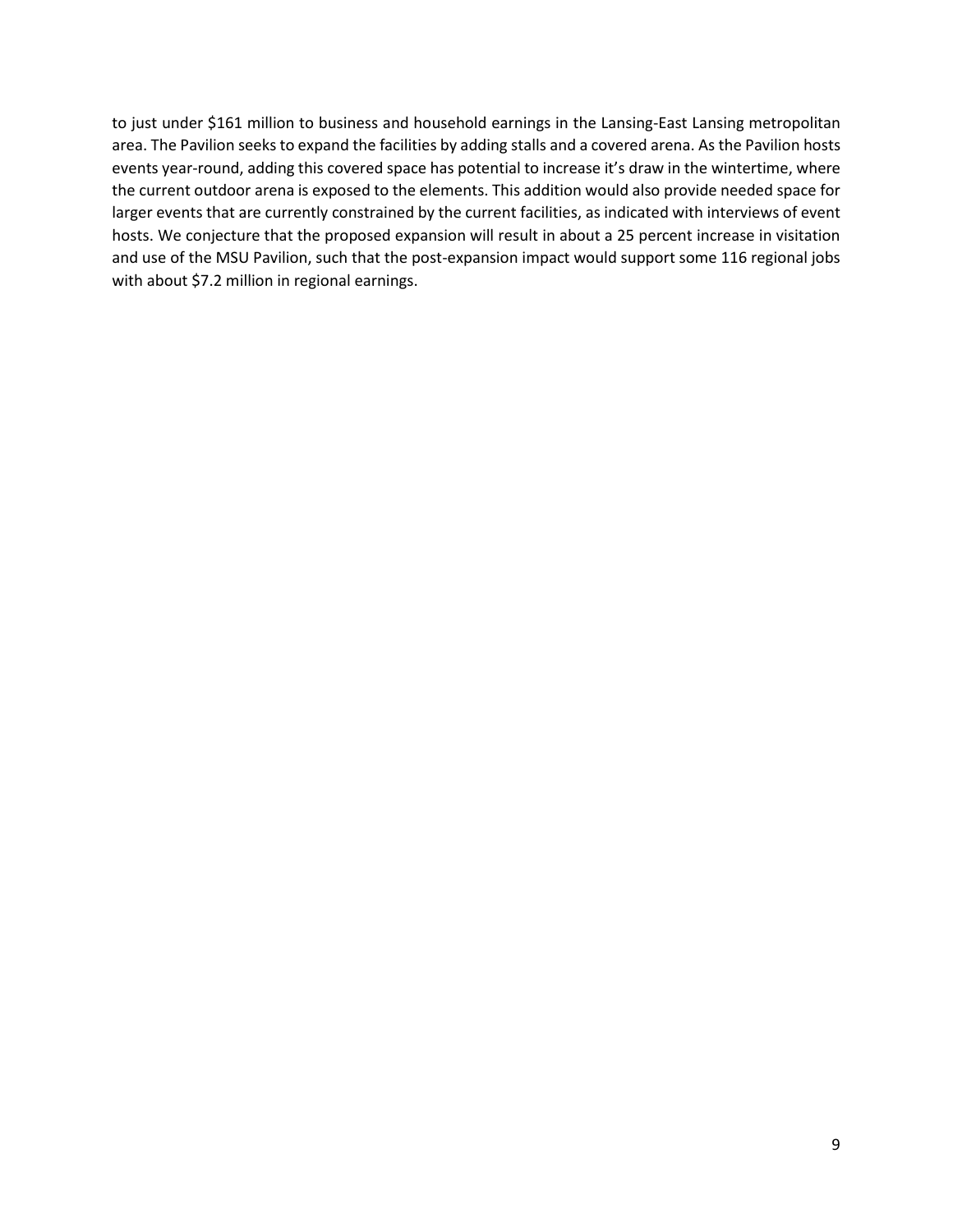# List of 2019 Events

| <b>Event</b>                                     | <b>Start</b>         | <b>End</b>           | <b>Days</b>    | <b>Type</b>          |
|--------------------------------------------------|----------------------|----------------------|----------------|----------------------|
| MI Horseshoers Clinic and Contest                | 01/02/19             | 01/05/19             | 4              | Horse                |
| <b>Spartan Puppy Match</b>                       | 01/05/19             | 01/06/19             | $\overline{2}$ | <b>Small Animals</b> |
| <b>MSU Polo Match</b>                            | 01/11/19             | 01/11/19             | 1              | Spectator            |
| <b>MAP Horse Show</b>                            | 01/11/19             | 01/12/19             | $\overline{2}$ | Horse                |
| <b>MSU Horsemen's Clinic</b>                     | 01/11/19             | 01/13/19             | 3              | Horse                |
| <b>RV Show</b>                                   | 01/17/19             | 01/20/19             | $\overline{4}$ | Trade show/Meet      |
| 4-H Rabbit & Cavy Expo                           | 01/25/19             | 01/26/19             | 2              | <b>Small Animals</b> |
| Green & White Hog Show                           | 01/25/19             | 01/27/19             | $\overline{3}$ | Livestock            |
| <b>IHSA Horse Show</b>                           | 01/27/19             | 01/27/19             | 1              | Horse                |
| <b>MQHA Horse Show</b>                           | 01/31/19             | 02/03/19             | $\overline{4}$ | Horse                |
| <b>MQHYA Tack Swap</b>                           | 02/01/19             | 02/02/19             | $\overline{2}$ | Horse                |
| 4-H Benefit Clinic                               | 02/01/19             | 02/02/19             | $\overline{2}$ | Educational          |
| <b>MAP Horse Show</b>                            | 02/08/19             | 02/09/19             | 2              | Horse                |
| <b>AGR Beef Preview Show</b>                     | 02/08/19             | 02/10/19             | $\overline{3}$ | Livestock            |
| Spartan Stampede Rodeo                           | 02/12/19             | 02/17/19             | 6              | Spectator            |
| S. MI Paint & Qtr. Horse Auction                 | 02/22/19             | 02/24/19             | $\overline{3}$ | Horse                |
| Quiet Water Symposium & MI State Rabbit Breeders | 03/01/19             | 03/02/19             | $\overline{2}$ | <b>Small Animals</b> |
| <b>MI State Rabbit Breeders Show</b>             | 03/02/19             | 03/03/19             | $\overline{2}$ | <b>Small Animals</b> |
| <b>Stallion Expo</b>                             | 03/05/19             | 03/10/19             | 6              | Horse                |
| Annual Home & Garden Show                        | 03/11/19             | 03/17/19             | 7              | Trade show/Meet      |
| Spring Dairy Show & Sale                         | 03/19/19             | 03/23/19             | 5              | Livestock            |
| 4-H/FFA Horse Judging Contest & Equine Expo      | 03/24/19             | 03/24/19             | $\mathbf{1}$   | Horse                |
| MI Beef Expo                                     | 03/26/19             | 03/31/19             | 6              | Livestock            |
| Pattern-O-Rama Horse Clinic/Hairy Horse Show     | 04/05/19             | 04/06/19             | $\overline{2}$ | Horse                |
| FFA AG Skills Contest                            | 04/12/19             | 04/12/19             | 1              | Spectator            |
| <b>Small Animal's Day</b>                        | 04/13/19             | 04/13/19             | $\mathbf{1}$   | <b>Small Animals</b> |
| MQHYA Easter Extravaganza                        | 04/16/19             | 04/21/19             | 6              | Horse                |
| <b>MQHYA Spartan Spectacular Horse Show</b>      | 04/25/19             | 04/28/19             | $\overline{4}$ | Horse                |
| All Arabian Horse Show                           | 04/30/19             | 05/05/19             | 6              | Horse                |
| <b>Great Lakes Quarter Horse Show</b>            | 05/09/19             | 05/12/19             | $\overline{4}$ | Horse                |
| Apple Blossom Classic Horse Show                 | 05/17/19             | 05/19/19             | 3              | Horse                |
| All Morgan Horse Show                            | 05/22/19             | 05/26/19             | 5              | Horse                |
| Half Arabian Horse Show                          | 05/29/19             | 06/02/19             | 5              | Horse                |
| Junior Beef Show                                 | 06/07/19             | 06/09/19             | $\overline{3}$ | Livestock            |
| Jr Sheep Show                                    | 06/07/19             | 06/09/19             | 3              | Livestock            |
| <b>GL Buckskin Horse Show</b>                    | 06/07/19             | 06/09/19             | 3              | Horse                |
| Junior Swine Show                                | 06/14/19             | 06/15/19             | 2              | Livestock            |
| Open Swine Show                                  | 06/16/19             | 06/16/19             | $\mathbf{1}$   | Livestock            |
| <b>Exploration Days</b>                          | 06/19/19             | 06/21/19             | 3              | Educational          |
| State 4-H Goat Show                              |                      | 06/21/19 06/22/19    |                | 2 Livestock          |
| MI Arab Assoc Show                               | 06/21/19             | 06/23/19             | 3              | Horse                |
| POA East World Show                              | 06/27/19             | 06/30/19             | $\overline{4}$ | Horse                |
| Apple Blossom Classic                            | 07/05/19             | 07/07/19             | 3              | Horse                |
| MI Livestock Expo                                | 07/10/19             | 07/14/19             | 5              | Livestock            |
| 4-H/FFA Livestock Judging Contest                | 07/12/19             | 07/12/19             | 1              | Livestock            |
| 4-H Dairy Days & Dairy Expo                      | 07/15/19             | 07/19/19             | 5              | Livestock            |
| Go Show Midwest Horse Show                       | 07/19/19             | 07/21/19             | 3              | Horse                |
| <b>Arabian Horse Show</b>                        | 07/24/19             | 07/28/19             | 5              | Horse                |
| <b>MAPHA Sizzler Horse Show</b>                  | 08/02/19             | 08/04/19             | 3              | Horse                |
|                                                  |                      |                      | $\overline{2}$ |                      |
| 4-H State Dog Show<br>State 4-H Horse Show       | 08/09/19<br>08/15/19 | 08/10/19             |                | <b>Small Animals</b> |
| <b>MAPHA Classic Horse Show</b>                  | 08/21/19             | 08/18/19<br>08/25/19 | 4<br>5         | Horse<br>Horse       |
| <b>DALMAC</b>                                    |                      |                      |                |                      |
|                                                  | 08/26/19             | 08/29/19             | 4              | Educational          |
| Llamafest                                        | 08/30/19             | 09/01/19             | 3              | Livestock            |
| GL Buckskin Horse Show                           | 08/30/19             | 09/01/19             | 3              | Horse                |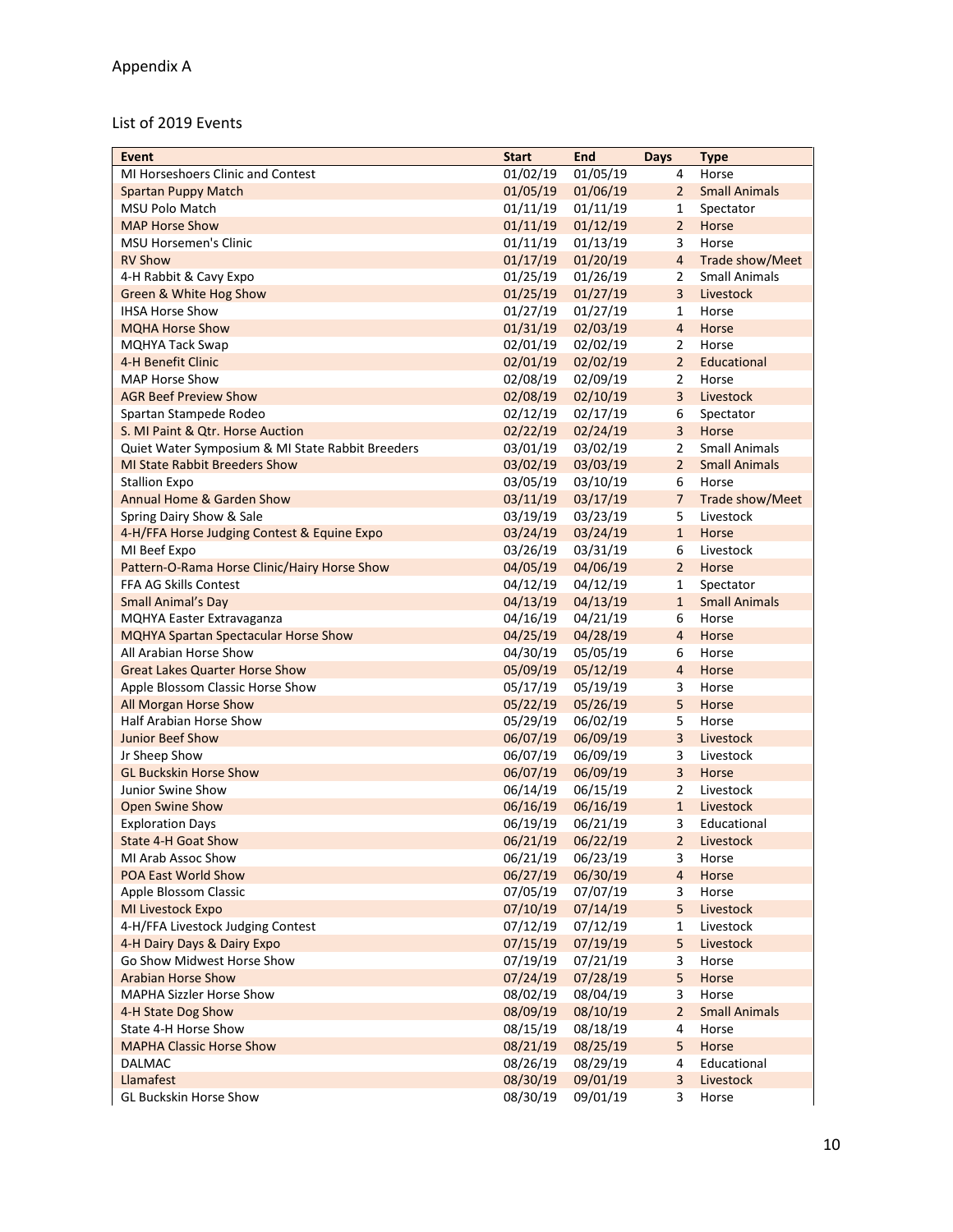| Event                                               | <b>Start</b> | End      | <b>Days</b>    | <b>Type</b>          |
|-----------------------------------------------------|--------------|----------|----------------|----------------------|
| <b>MI Morgan Breeders Futurity</b>                  | 09/04/19     | 09/08/19 | 5              | Horse                |
| <b>MQHA Futurity</b>                                | 09/10/19     | 09/15/19 | 6              | Horse                |
| <b>B &amp; B Little I</b>                           | 09/17/19     | 09/22/19 | 6              | <b>NA</b>            |
| MSU Polo Match                                      | 09/19/19     | 09/19/19 | $\mathbf{1}$   | Spectator            |
| <b>Apple Blossom Classic</b>                        | 09/20/19     | 09/22/19 | $\overline{3}$ | Horse                |
| <b>MQHA Horse Show</b>                              | 09/26/19     | 09/29/19 | 4              | Horse                |
| <b>Buckskin Congress</b>                            | 10/02/19     | 10/06/19 | 5              | Horse                |
| <b>ASHAM Horse Show</b>                             | 10/09/19     | 10/12/19 | 4              | Horse                |
| <b>MGLI Draft Horse Show</b>                        | 10/14/19     | 10/20/19 | $\overline{7}$ | Horse                |
| Paint Horse Show                                    | 10/24/19     | 10/27/19 | 4              | Horse                |
| <b>MHSA Horse Show</b>                              | 10/31/19     | 11/03/19 | $\overline{4}$ | Horse                |
| Autumnfest                                          | 11/08/19     | 11/09/19 | 2              | Trade show/Meet      |
| MSU Horseman's Association Green & White Horse Show | 11/10/19     | 11/10/19 | $\mathbf{1}$   | Horse                |
| <b>Model Train Show</b>                             | 11/10/19     | 11/10/19 | 1              | Trade show/Meet      |
| So. MI Paint & Quarter Horse Sale                   | 11/15/19     | 11/17/19 | $\overline{3}$ | Horse                |
| Michigan Rabbit Breeders State Show                 | 11/22/19     | 11/24/19 | 3              | <b>Small Animals</b> |
| <b>Cowboy Christmas</b>                             | 11/22/19     | 11/24/19 | 3              | Horse                |
| Specialty Dog Show                                  | 11/27/19     | 11/29/19 | 3              | <b>Small Animals</b> |
| Ingham Kennel Club Dog Show                         | 11/30/19     | 12/01/19 | $\overline{2}$ | <b>Small Animals</b> |
| <b>Winter Beef Show</b>                             | 12/05/19     | 12/08/19 | 4              | Livestock            |
| ShoMe Holiday ShoDown Horse Show                    | 12/12/19     | 12/15/19 | $\overline{4}$ | Horse                |
| <b>Holiday Harvest Dairy Sale</b>                   | 12/16/19     | 12/19/19 | 4              | Trade show/Meet      |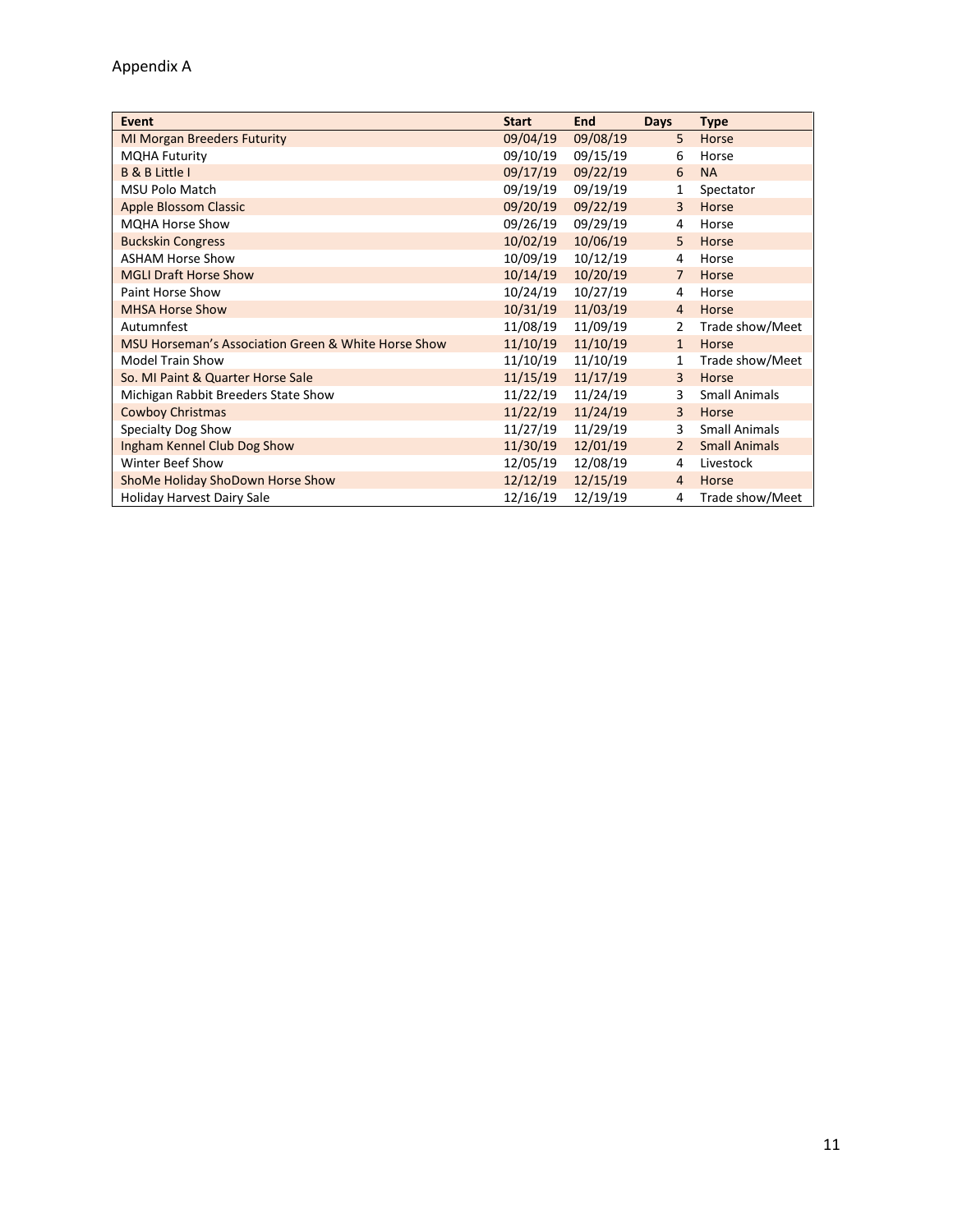## **Interview Instrument**

- 1 What is the attendance at your event?
	- a Who are the primary attendees? (Sellers, exhibitors, contestants, spectators)
	- b If counting by number of visitors, about how many people attend in a party
- 2 Do you have a good perception of where attendees travel from to get to your event?
	- a Can you conjecture the share that travel from outside of the Ingham, Eaton, Clinton area?
- 3 Does participation in your event require or encourage participation over multiple days?
- 4 Who pays admission to your event (if any)?
- 5 Where is your organization located?
- 6 Can you provide a rough estimate of the amount of money your organization spends in the Lansing-East Lansing area while hosting this event?
	- a Goods and services for the event
	- b personal expenditures while attending to the event.